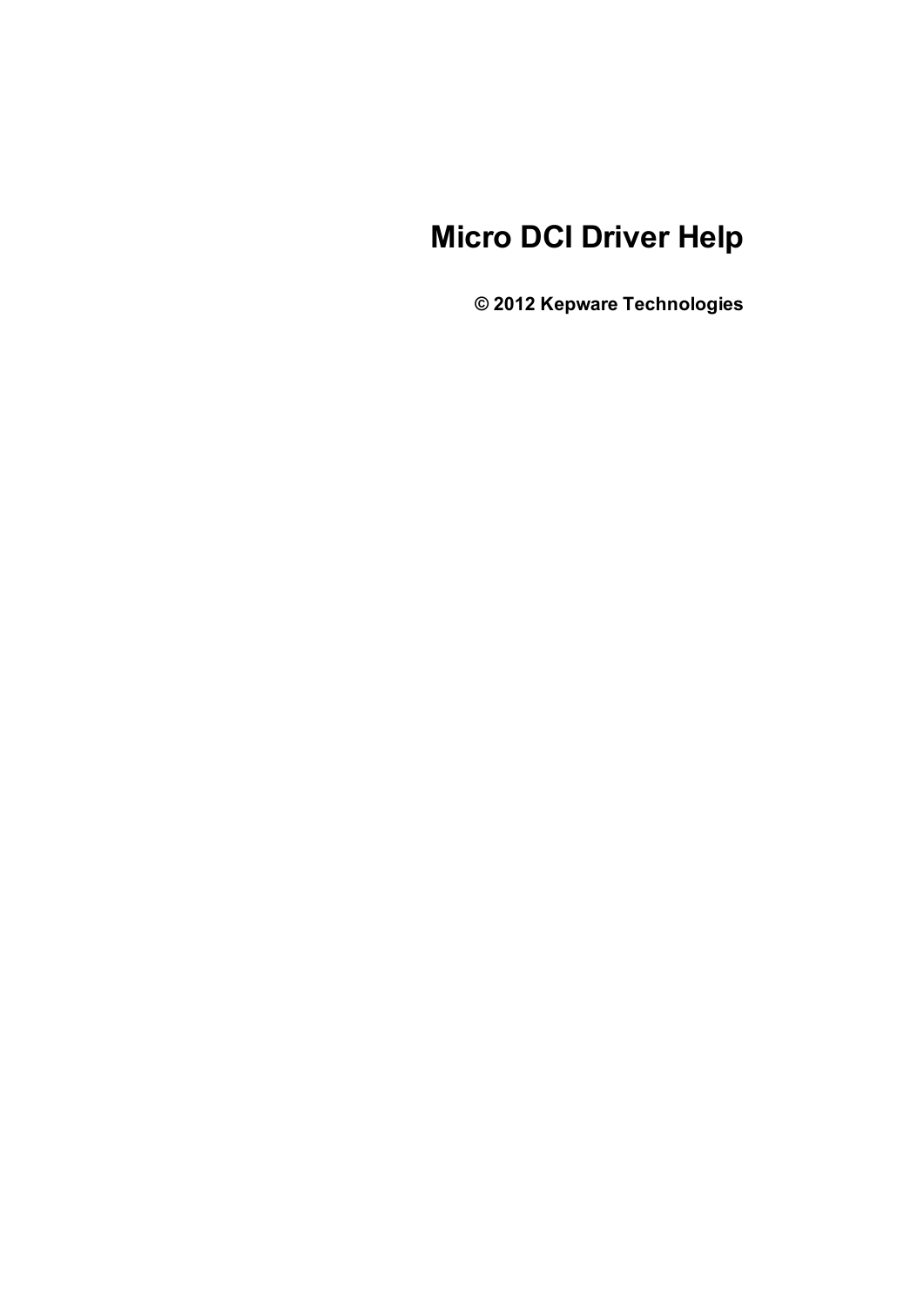# <span id="page-1-0"></span>**Table of Contents**

| Address ' <address>' is out of range for the specified device or register 11</address>                                |  |
|-----------------------------------------------------------------------------------------------------------------------|--|
|                                                                                                                       |  |
|                                                                                                                       |  |
|                                                                                                                       |  |
| Received unexpected response for tag ' <address>' on device '<device name="">' 11</device></address>                  |  |
|                                                                                                                       |  |
|                                                                                                                       |  |
|                                                                                                                       |  |
|                                                                                                                       |  |
|                                                                                                                       |  |
|                                                                                                                       |  |
|                                                                                                                       |  |
|                                                                                                                       |  |
|                                                                                                                       |  |
|                                                                                                                       |  |
| Bad address in block [ <start address=""> to <end address="">] on device '<device name="">' 13</device></end></start> |  |
|                                                                                                                       |  |
|                                                                                                                       |  |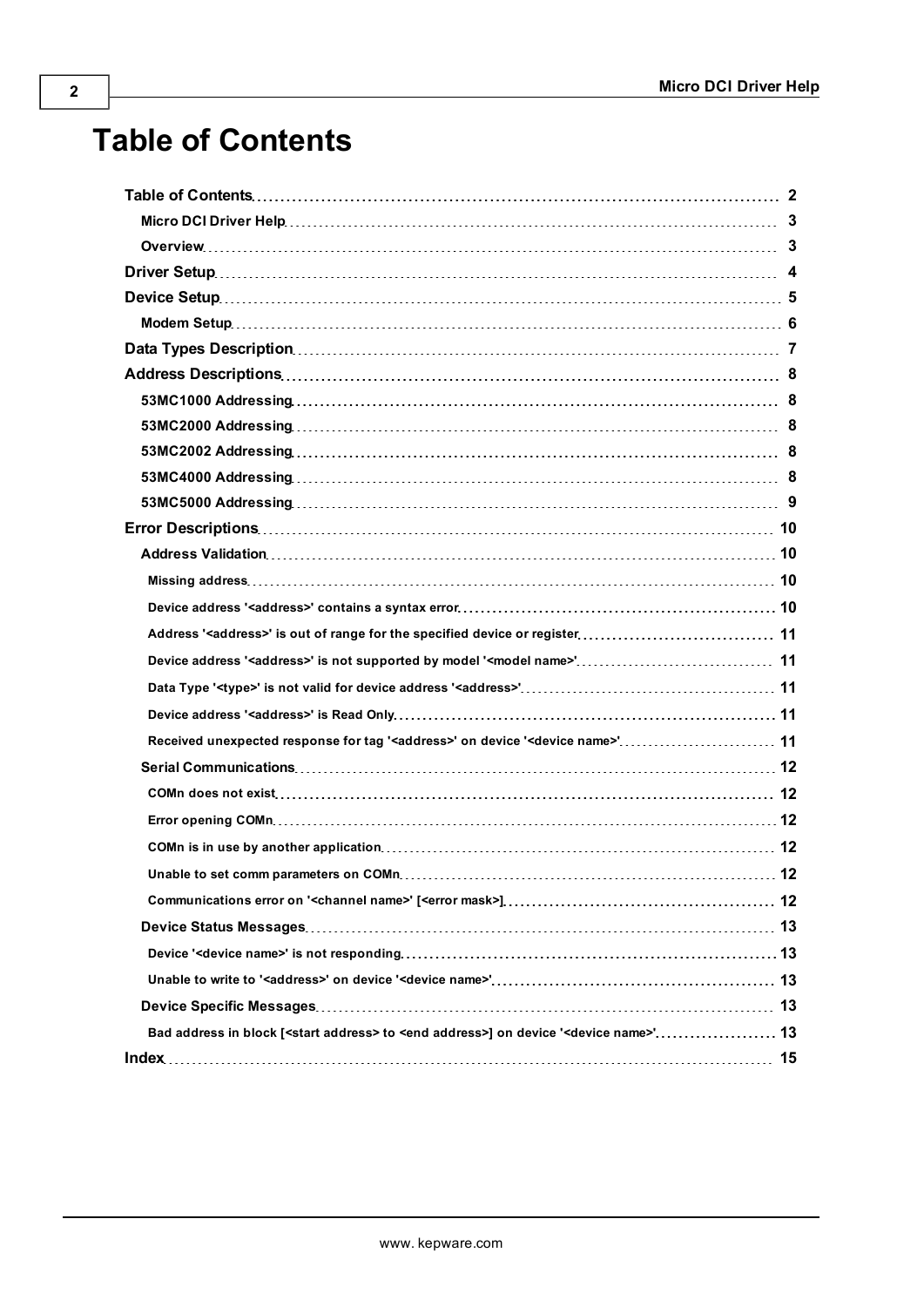## <span id="page-2-0"></span>**Micro DCI Driver Help**

Help version 1.014

#### **CONTENTS**

**[Overview](#page-2-1)** What is the Micro DCI Driver?

#### **[Driver](#page-3-0) [Setup](#page-3-0)**

How do I configure which Micro DCI port is being used?

#### **[Device](#page-4-0) [Setup](#page-4-0)** How do I configure a device for use with this driver?

**[Data](#page-6-0) [Types](#page-6-0) [Description](#page-6-0)** What data types does this driver support?

#### **[Address](#page-7-0) [Descriptions](#page-7-0)**

How do I address a data location on a Micro DCI device?

#### **[Error](#page-9-0) [Descriptions](#page-9-0)**

<span id="page-2-1"></span>What error messages does the Micro DCI driver produce?

### **Overview**

The Micro DCI Driver provides an easy and reliable way to connect Micro DCI devices to OPC Client applications, including HMI, SCADA, Historian, MES, ERP and countless custom applications. It is intended for use with Bailey Fischer & Porter Micro DCI devices.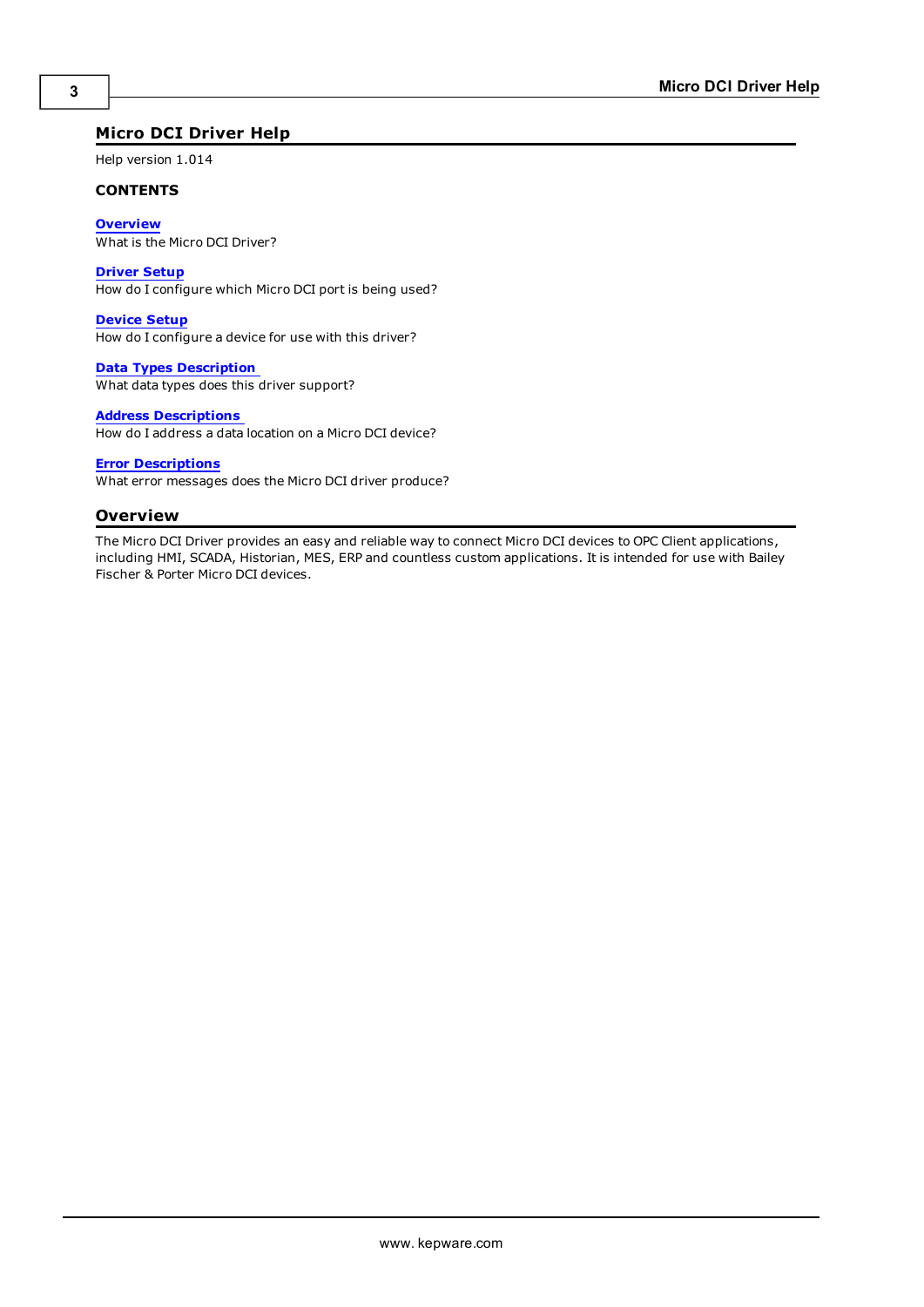# <span id="page-3-0"></span>**Driver Setup**

#### **Controller Port**

This parameter is used to specify the port to which the Micro DCI unit will be connected. The **Configuration Port** should be selected when connecting to the front DIMM port on the device. The **Data Link Port** should be selected when using an RS485 connection through the RS485 interface on the back of the device.

**Note:** When using the back data link port (RS 485), users may need to set the converter to "Echo On".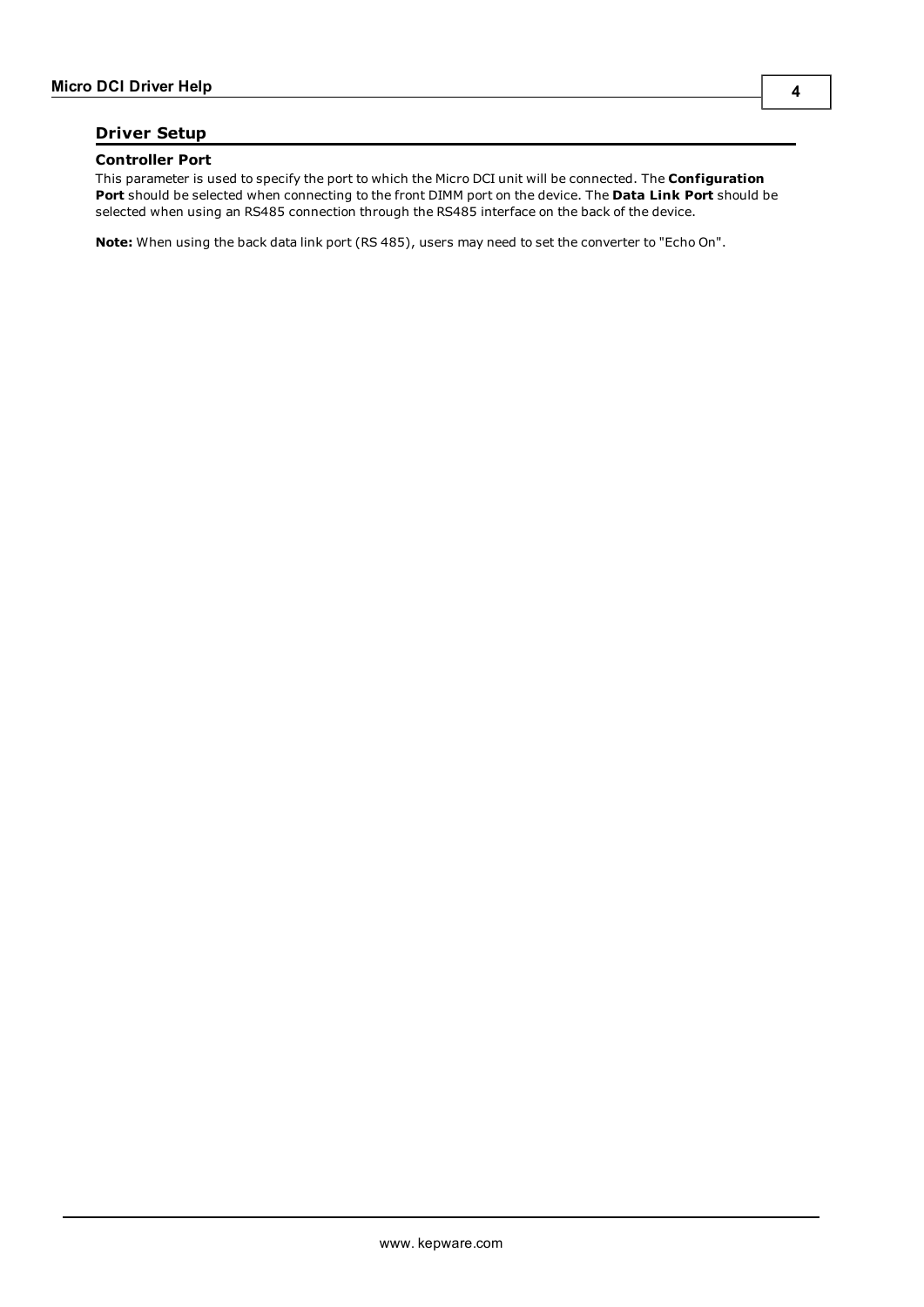## <span id="page-4-0"></span>**Device Setup**

#### **Supported Devices**

53MC1000 53MC2000 53MC2002 53MC4000 53MC5000

#### **Communication Protocol**

Micro DCI DataLink Protocol. Binary mode switching through the configuration port is supported.

#### **Supported Communication Parameters**

Baud Rate: 300, 600, 1200, 2400, 9600, 19200, or 38400 Parity: None or Even Data Bits: 8 Stop Bits: 1

**Note:** Not all devices support the listed configurations.

#### <span id="page-4-2"></span>**Ethernet Encapsulation**

This driver supports Ethernet Encapsulation, which allows the driver to communicate with serial devices attached to an Ethernet network using a terminal server. It may be invoked through the COM ID dialog in Channel Properties. For more information, refer to the OPC server's help documentation.

#### <span id="page-4-1"></span>**Device IDs**

The Micro DCI Driver's supported Device ID range is 0-31 (decimal).

#### **Byte Stuffing**

This setting should be enabled if the device is configured to use byte stuffing. For more information, refer to F&P documentation on parameter L258.

#### **Flow Control**

When using an RS232/RS485 converter, the type of flow control that is required will depend on the needs of the converter. Some converters do not require any flow control whereas others require RTS flow. Consult the converter's documentation to determine its flow requirements. An RS485 converter that provides automatic flow control is recommended.

#### **Data Link Port (RS 485)**

A high quality manufactured converter is recommended. Users may have to set the converter to "Echo On" when using the back data link port (RS 485).

**Note:** When using the manufacturer's supplied communications cable, it is sometimes necessary to choose a flow control setting of **RTS** or **RTS Always** under the Channel Properties.

#### **Cable Connections**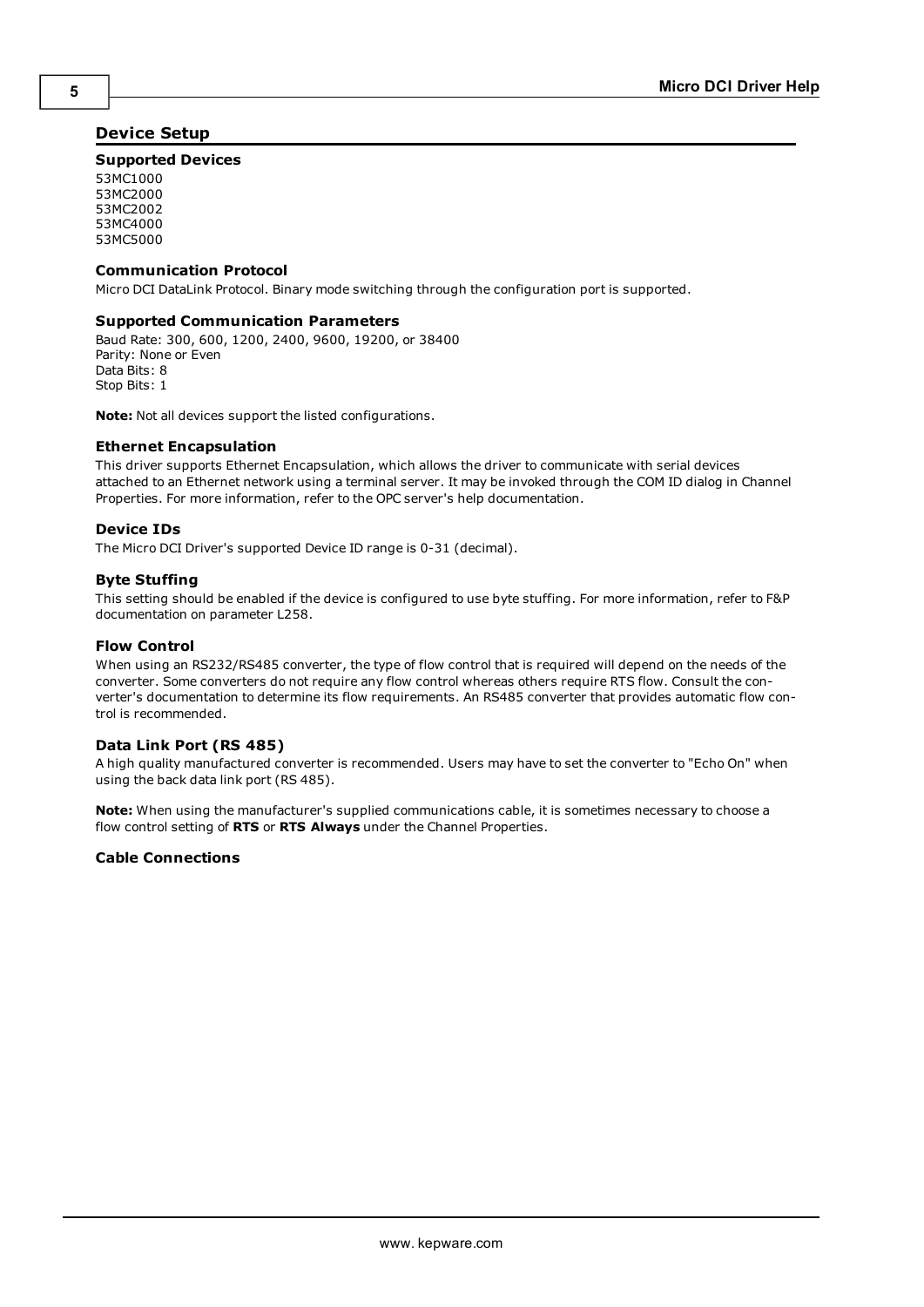

# Figure 1. Configuration Port Cable Connection



### Figure 2. Data Link Port Cable Connection

### <span id="page-5-0"></span>**Modem Setup**

This driver supports modem functionality. For more information, please refer to the topic "Modem Support" in the OPC Server Help documentation.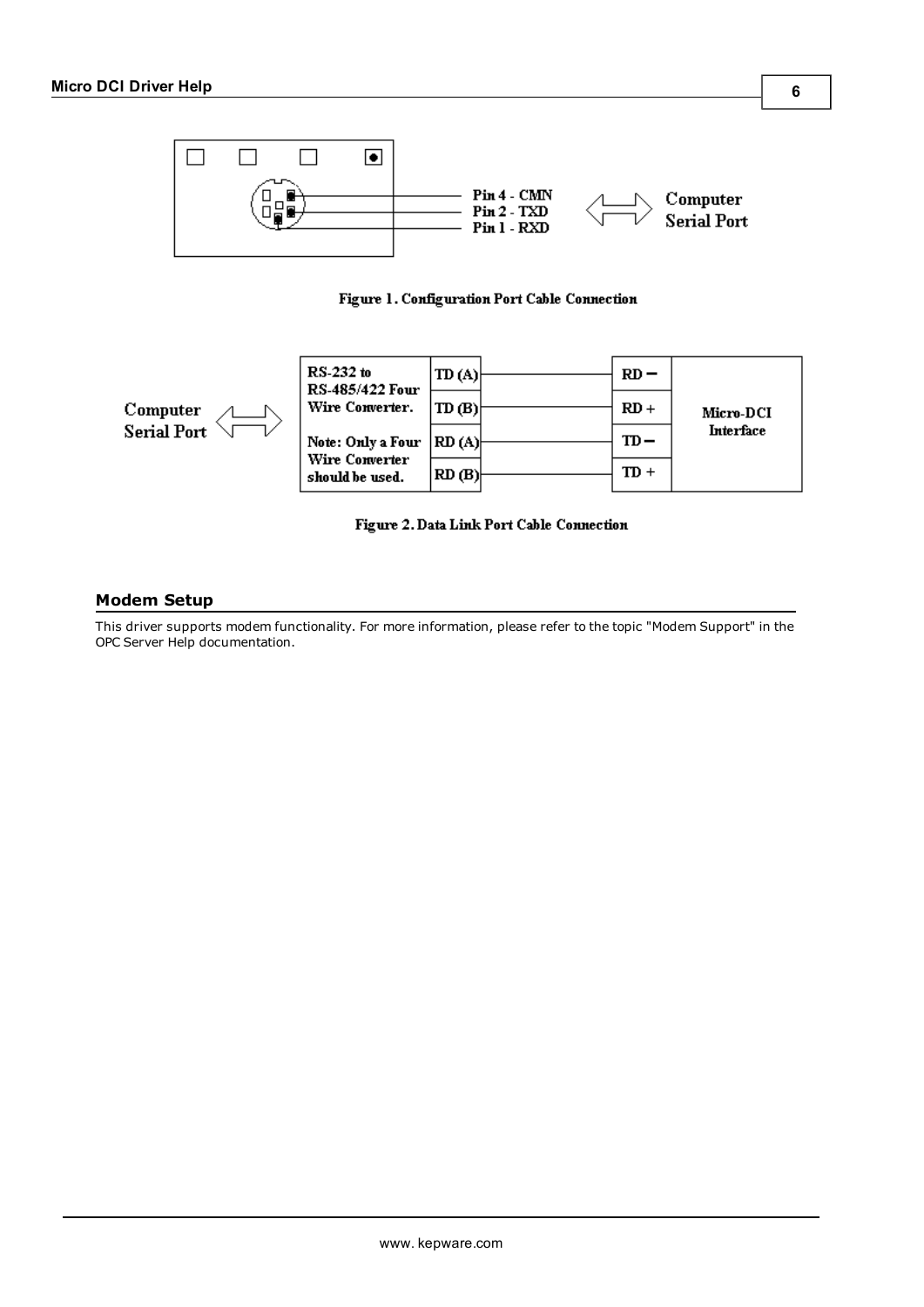# <span id="page-6-0"></span>**Data Types Description**

<span id="page-6-4"></span><span id="page-6-3"></span><span id="page-6-2"></span><span id="page-6-1"></span>

| Data Type      | <b>Description</b>              |
|----------------|---------------------------------|
| <b>Boolean</b> | Single bit                      |
| <b>Byte</b>    | Unsigned 8 bit value            |
|                | bit 0 is the low bit            |
|                | bit 7 is the high bit           |
| Word           | Unsigned 16 bit value           |
|                | bit 0 is the low bit            |
|                | bit 15 is the high bit          |
| Float          | 32 bit floating point value.    |
| Double         | 64 bit double precision value   |
| String         | Null terminated character array |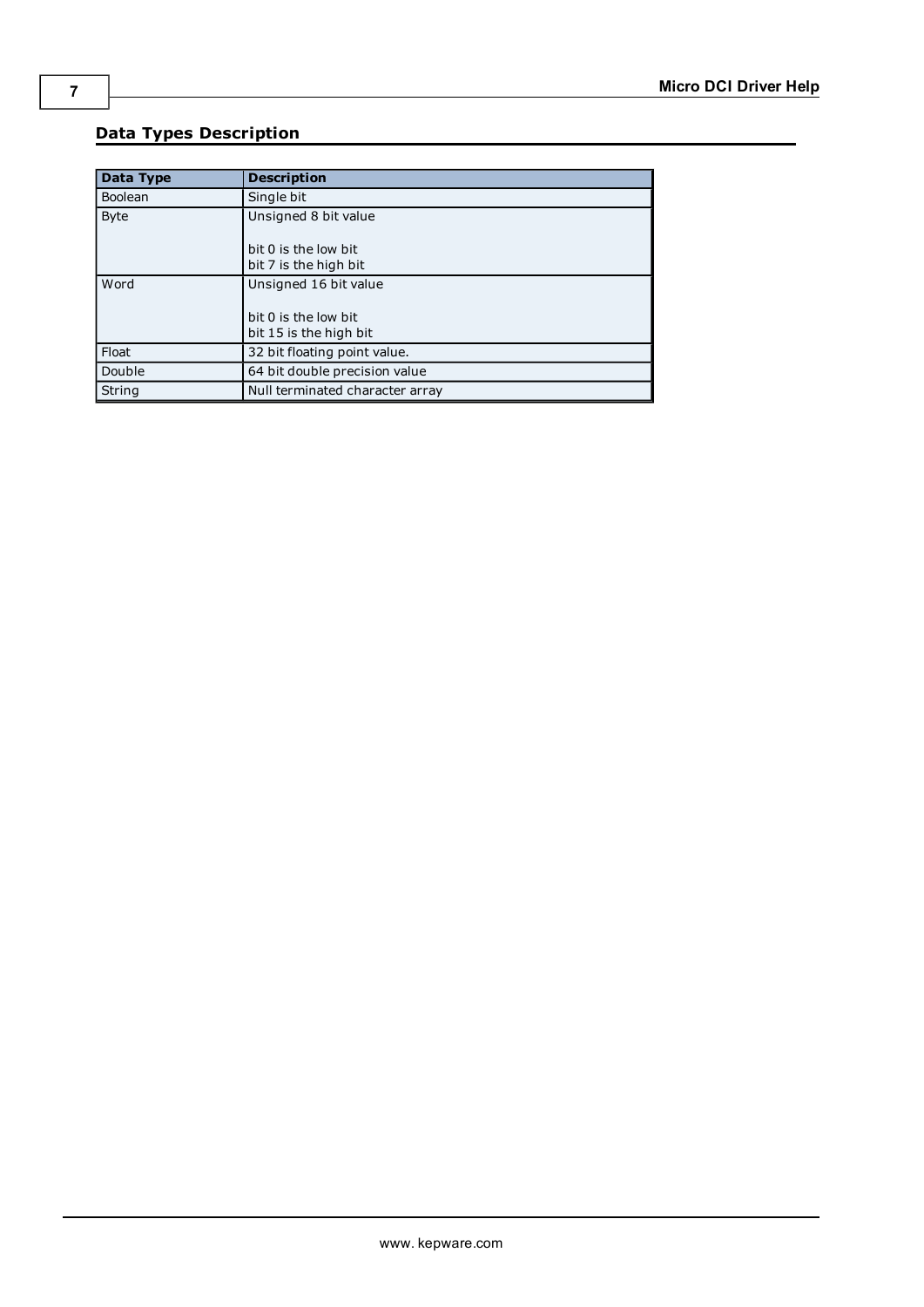#### <span id="page-7-0"></span>**Address Descriptions**

Address specifications may vary depending on the model in use. Select a link from the following list to obtain address information for the model of interest.

#### **[53MC1000](#page-7-1) [53MC2000](#page-7-2) [53MC2002](#page-7-3)**

**[53MC4000](#page-7-4) [53MC5000](#page-8-0)**

**Note:** The actual number of addresses of each type depends on the Micro DCI device in use. Refer to the device documentation for address ranges.

#### <span id="page-7-1"></span>**53MC1000 Addressing**

The following addresses are supported for this model. The default data types are shown in **bold**.

| <b>Description</b>       | <b>Syntax</b> | <b>Access</b> | Data Type                   |
|--------------------------|---------------|---------------|-----------------------------|
| Logical Data Points      | $L0$ - $L63$  | Read/Write    | <b>Bool</b> , Byte or Word* |
| Byte Data                | B0-B11        | Read/Write    | <b>B</b> vte                |
| Real Data (3-byte Float) | $CO - C46$    | Read/Write    | l Float                     |
| Real Data (5-byte Float) | H0-H10        | Read/Write    | l Float, <b>Double</b>      |

\*Addressing L type data for Bytes and Words are aligned on even Byte/Word boundaries respectively. This means that addressing Byte data is acceptable at addresses L0, L8, L16, L24 (8 bits per byte); Word data at addresses L0, L16, L32 (16 bits per word).

### <span id="page-7-2"></span>**53MC2000 Addressing**

The following addresses are supported for this model. The default data types are shown in **bold**.

| <b>Description</b>       | <b>Syntax</b> | <b>Access</b> | Data Type                   |
|--------------------------|---------------|---------------|-----------------------------|
| Logical Data Points      | $L0-L255$     | Read/Write    | <b>Bool</b> , Byte or Word* |
| Byte Data                | B0-B127       | Read/Write    | Byte                        |
| Real Data (3-byte Float) | $CO-C255$     | Read/Write    | l Float                     |
| Real Data (5-byte Float) | H0-H36        | Read/Write    | Float, Double               |

\*Addressing L type data for Bytes and Words are aligned on even Byte/Word boundaries respectively. This means that addressing Byte data is acceptable at addresses L0, L8, L16, L24 (8 bits per byte); Word data at addresses L0, L16, L32 (16 bits per word).

### <span id="page-7-3"></span>**53MC2002 Addressing**

The following addresses are supported for this model. The default data types are shown in **bold**.

| <b>Description</b>       | <b>Syntax</b> | <b>Access</b> | Data Type                   |
|--------------------------|---------------|---------------|-----------------------------|
| Logical Data Points      | $LO-L255$     | Read/Write    | <b>Bool</b> , Byte or Word* |
| <b>Byte Data</b>         | B0-B255       | Read/Write    | Byte                        |
| Real Data (3-byte Float) | $CO-C255$     | Read/Write    | l Float                     |
| Real Data (5-byte Float) | H0-H127       | Read/Write    | Float, Double               |

\*Addressing L type data for Bytes and Words are aligned on even Byte/Word boundaries respectively. This means that addressing Byte data is acceptable at addresses L0, L8, L16, L24 (8 bits per byte); Word data at addresses L0, L16, L32 (16 bits per word).

#### <span id="page-7-4"></span>**53MC4000 Addressing**

The following addresses are supported for this model. The default data types are shown in **bold**.

| <b>Description</b>  | Svntax  | <b>Access</b> | Data Type                   |
|---------------------|---------|---------------|-----------------------------|
| Logical Data Points | LO-L119 | Read/Write    | <b>Bool</b> , Byte or Word* |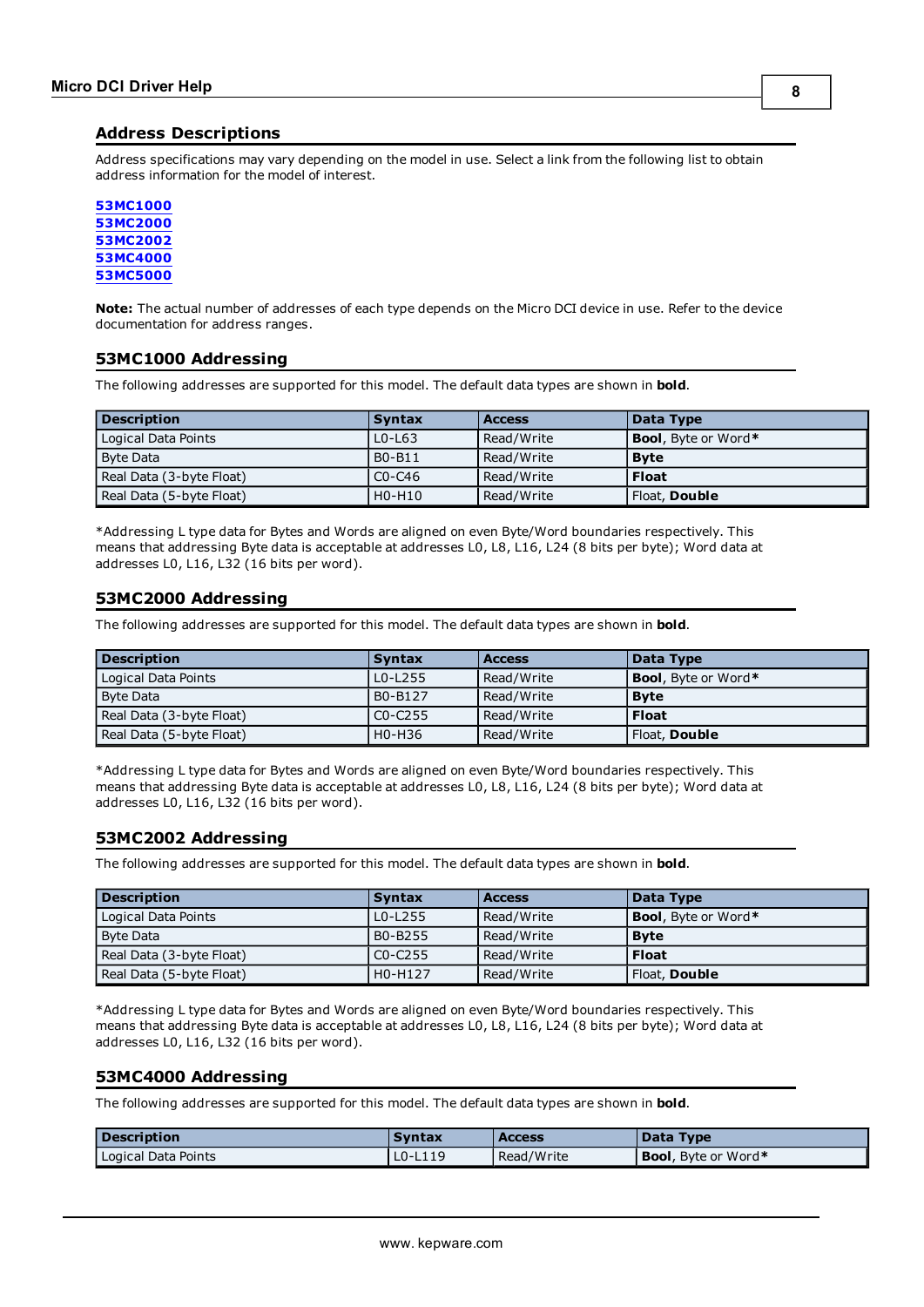| Byte Data                  | B0-B49                          | Read/Write | <b>Byte</b>          |
|----------------------------|---------------------------------|------------|----------------------|
| Real Data (3-byte Float)   | $CO-C199$                       | Read/Write | <b>Float</b>         |
| Real Data (5-byte Float)   | H <sub>0</sub> -H <sub>49</sub> | Read/Write | Float, <b>Double</b> |
| Text String (10 character) | $AO-AO$                         | Read/Write | <b>String</b>        |

\*Addressing L type data for Bytes and Words are aligned on even Byte/Word boundaries respectively. This means that addressing Byte data is acceptable at addresses L0, L8, L16, L24 (8 bits per byte); Word data at addresses L0, L16, L32 (16 bits per word).

### <span id="page-8-0"></span>**53MC5000 Addressing**

The following addresses are supported for this model. The default data types are shown in **bold**.

| <b>Description</b>         | <b>Syntax</b> | <b>Access</b> | Data Type                    |
|----------------------------|---------------|---------------|------------------------------|
| Logical Data Points        | $L0 - L999$   | Read/Write*   | <b>Bool</b> , Byte or Word** |
| Byte Data                  | B0-B639       | Read/Write**  | <b>Byte</b>                  |
| Real Data (3-byte Float)   | $CO - C639$   | Read/Write    | <b>Float</b>                 |
| Real Data (5-byte Float)   | H0-H127       | Read/Write    | Float, Double                |
| Text String (10 character) | A0-A317       | Read/Write    | <b>String</b>                |
| Text String (5 character)  | F0-F447       | Read/Write    | <b>String</b>                |

\*Addresses L256, L257, L258, B1 and B2 are Read Only addresses. These addresses affect communication parameters in the device.

\*\*Addressing L type data for Bytes and Words are aligned on even Byte/Word boundaries respectively. This means that addressing Byte data is acceptable at addresses L0, L8, L16, L24 (8 bits per byte); Word data at addresses L0, L16, L32 (16 bits per word).

**9**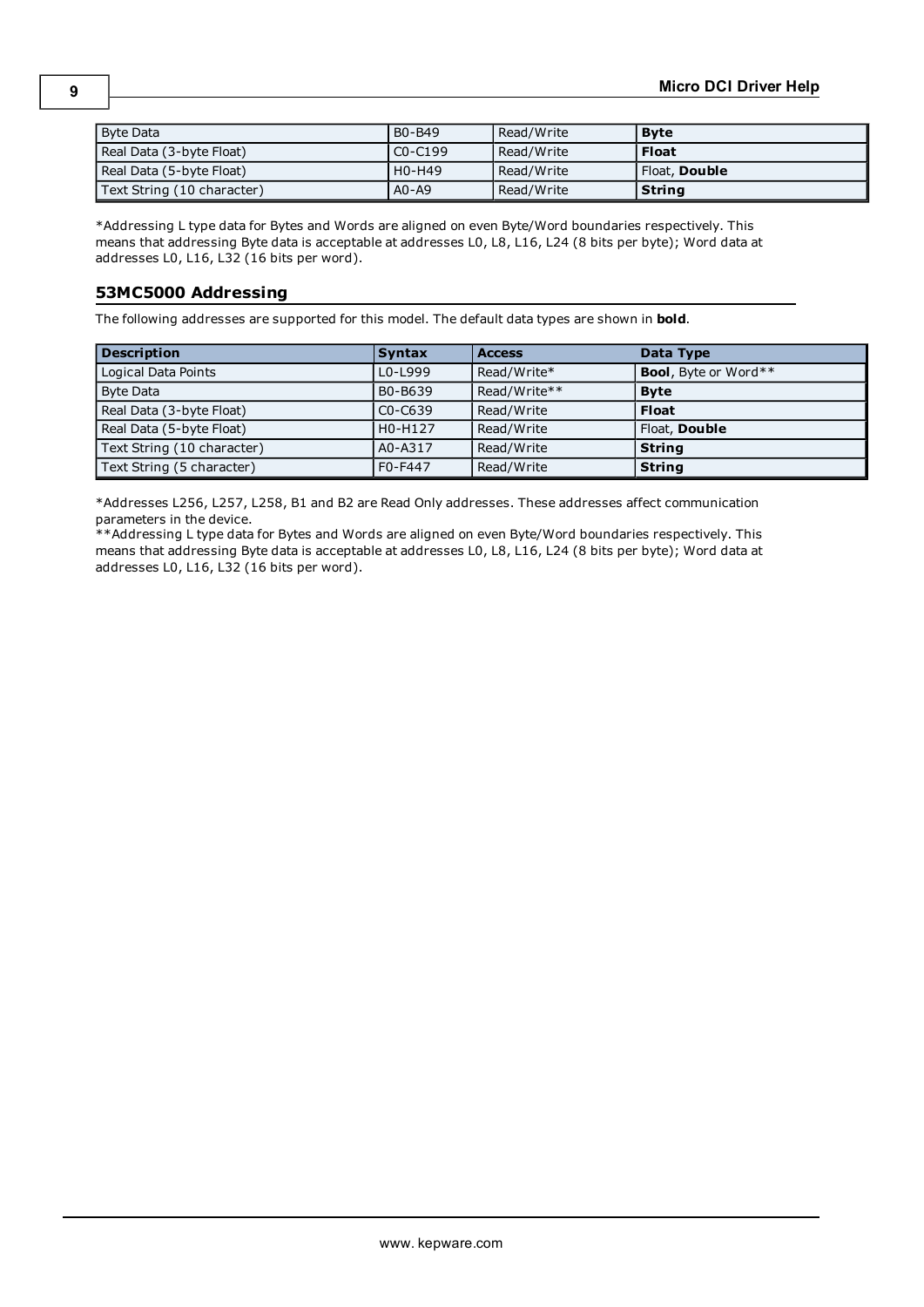#### <span id="page-9-0"></span>**Error Descriptions**

The following error/warning messages may be generated. Click on the link for a description of the message.

#### **Address Validation**

**[Missing](#page-9-2) [address](#page-9-2) [Device](#page-9-3) [address](#page-9-3) ['<address>'](#page-9-3) [contains](#page-9-3) [a](#page-9-3) [syntax](#page-9-3) [error](#page-9-3) [Address](#page-10-0) ['<address>'](#page-10-0) [is](#page-10-0) [out](#page-10-0) [of](#page-10-0) [range](#page-10-0) [for](#page-10-0) [the](#page-10-0) [specified](#page-10-0) [device](#page-10-0) [or](#page-10-0) [register](#page-10-0) [Device](#page-10-1) [address](#page-10-1) ['<address>'](#page-10-1)** [is](#page-10-1) [not](#page-10-1) [supported](#page-10-1) [by](#page-10-1) [model](#page-10-1) ['<model](#page-10-1) [name>'](#page-10-1) **[Data](#page-10-2) [Type](#page-10-2) ['<type>'](#page-10-2) [is](#page-10-2) [not](#page-10-2) [valid](#page-10-2) [for](#page-10-2) [device](#page-10-2) [address](#page-10-2) ['<address>'](#page-10-2) [Device](#page-10-3) [address](#page-10-3) ['<address>'](#page-10-3) [is](#page-10-3) [Read](#page-10-3) [Only](#page-10-3) [Received](#page-10-4) [unexpected](#page-10-4) [response](#page-10-4) [for](#page-10-4) [tag](#page-10-4) ['<address>'](#page-10-4) [on](#page-10-4) [device](#page-10-4) ['<device](#page-10-4) [name>'](#page-10-4)**

#### **Serial Communications**

**[COMn](#page-11-1) [does](#page-11-1) [not](#page-11-1) [exist](#page-11-1) [Error](#page-11-2) [opening](#page-11-2) [COMn](#page-11-2) [COMn](#page-11-3) [is](#page-11-3) [in](#page-11-3) [use](#page-11-3) [by](#page-11-3) [another](#page-11-3) [application](#page-11-3) [Unable](#page-11-4) [to](#page-11-4) [set](#page-11-4) [comm](#page-11-4) [parameters](#page-11-4) [on](#page-11-4) [COMn](#page-11-4) [Communications](#page-11-5) [error](#page-11-5) [on](#page-11-5) ['<channel](#page-11-5) [name>'](#page-11-5) [\[<error](#page-11-5) [mask>\]](#page-11-5)**

#### **Device Status Messages**

**[Device](#page-12-1) ['<device](#page-12-1) [name>'](#page-12-1) [is](#page-12-1) [not](#page-12-1) [responding](#page-12-1) [Unable](#page-12-2) [to](#page-12-2) [write](#page-12-2) [to](#page-12-2) ['<address>'](#page-12-2) [on](#page-12-2) [device](#page-12-2) ['<device](#page-12-2) [name>'](#page-12-2)**

#### **Device Specific Messages**

<span id="page-9-1"></span>**[Bad](#page-12-4) [address](#page-12-4) [in](#page-12-4) [block](#page-12-4) [\[<start](#page-12-4) [address>](#page-12-4) [to](#page-12-4) [<end](#page-12-4) [address>\]](#page-12-4) [on](#page-12-4) [device](#page-12-4) ['<device](#page-12-4) [name>'](#page-12-4)**

#### **Address Validation**

The following error/warning messages may be generated. Click on the link for a description of the message.

#### **Address Validation**

**[Missing](#page-9-2) [address](#page-9-2) [Device](#page-9-3) [address](#page-9-3) ['<address>'](#page-9-3) [contains](#page-9-3) [a](#page-9-3) [syntax](#page-9-3) [error](#page-9-3) [Address](#page-10-0) ['<address>'](#page-10-0) [is](#page-10-0) [out](#page-10-0) [of](#page-10-0) [range](#page-10-0) [for](#page-10-0) [the](#page-10-0) [specified](#page-10-0) [device](#page-10-0) [or](#page-10-0) [register](#page-10-0) [Device](#page-10-1) [address](#page-10-1) ['<address>'](#page-10-1) [is](#page-10-1) [not](#page-10-1) [supported](#page-10-1) [by](#page-10-1) [model](#page-10-1) ['<model](#page-10-1) [name>'](#page-10-1) [Data](#page-10-2) [Type](#page-10-2) ['<type>'](#page-10-2) [is](#page-10-2) [not](#page-10-2) [valid](#page-10-2) [for](#page-10-2) [device](#page-10-2) [address](#page-10-2) ['<address>'](#page-10-2) [Device](#page-10-3) [address](#page-10-3) ['<address>'](#page-10-3) [is](#page-10-3) [Read](#page-10-3) [Only](#page-10-3) [Received](#page-10-4) [unexpected](#page-10-4) [response](#page-10-4) [for](#page-10-4) [tag](#page-10-4) ['<address>'](#page-10-4) [on](#page-10-4) [device](#page-10-4) ['<device](#page-10-4) [name>'](#page-10-4)**

#### <span id="page-9-2"></span>**Missing address**

**Error Type:** Warning

#### **Possible Cause:**

A tag address that has been specified dynamically has no length.

#### **Solution:**

<span id="page-9-3"></span>Re-enter the address in the client application.

#### Device address '<address>' contains a syntax error

#### **Error Type:** Warning

### **Possible Cause:**

A tag address that has been specified dynamically contains one or more invalid characters.

### **Solution:**

Re-enter the address in the client application.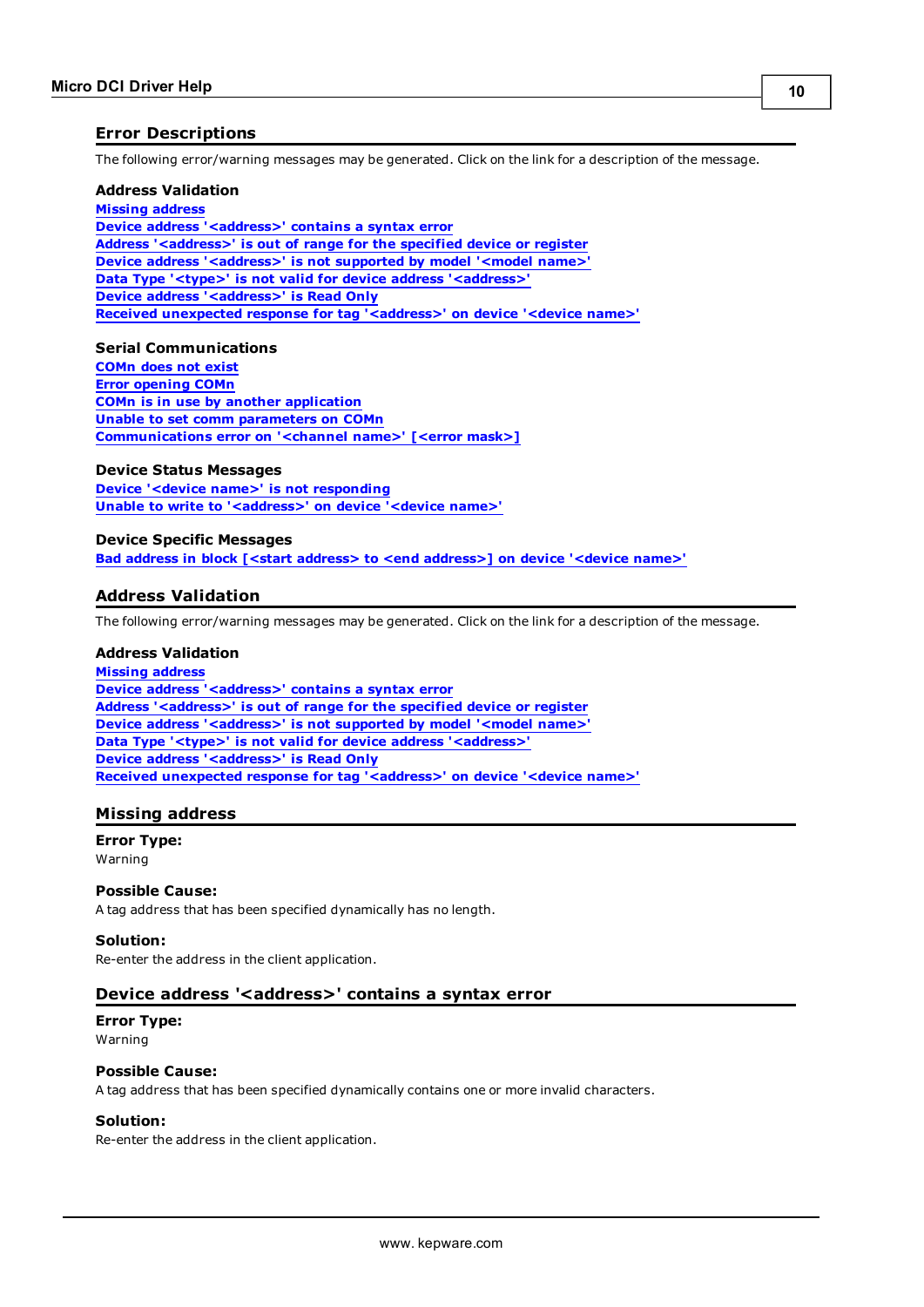# <span id="page-10-0"></span>**Address '<address>' is out of range for the specified device or register**

### **Error Type:**

Warning

## **Possible Cause:**

A tag address that has been specified dynamically references a location that is beyond the range of supported locations for the device.

#### **Solution:**

<span id="page-10-1"></span>Verify that the address is correct; if it is not, re-enter it in the client application.

### Device address '<address>' is not supported by model '<model name>'

#### **Error Type:**

Warning

#### **Possible Cause:**

A tag address that has been specified dynamically references a location that is valid for the communications protocol but not supported by the target device.

#### **Solution:**

Verify that the address is correct; if it is not, re-enter it in the client application. Also verify that the selected model name for the device is correct.

### <span id="page-10-2"></span>Data Type '<type>' is not valid for device address '<address>'

# **Error Type:**

Warning

#### **Possible Cause:**

A tag address that has been specified dynamically has been assigned an invalid data type.

#### **Solution:**

<span id="page-10-3"></span>Modify the requested data type in the client application.

### Device address '<address>' is Read Only

#### **Error Type:**

Warning

#### **Possible Cause:**

A tag address that has been specified dynamically has a requested access mode that is not compatible with what the device supports for that address.

#### **Solution:**

<span id="page-10-4"></span>Change the access mode in the client application.

#### Received unexpected response for tag '<address>' on device '<device name>'

#### **Error Type:**

Warning

#### **The Error Could Be:**

- 1. Unexpected characters in response.
- 2. Invalid checksum.
- 3. Invalid response command returned from device.

#### **Possible Cause:**

- 1. Misalignment of packets due to connection/disconnection between the PC and device.
- 2. Bad cabling connecting the devices may be causing noise.

#### **Solution:**

The driver will recover from this error without intervention. If this error occurs frequently, there may be an issue with the cabling or with the device itself.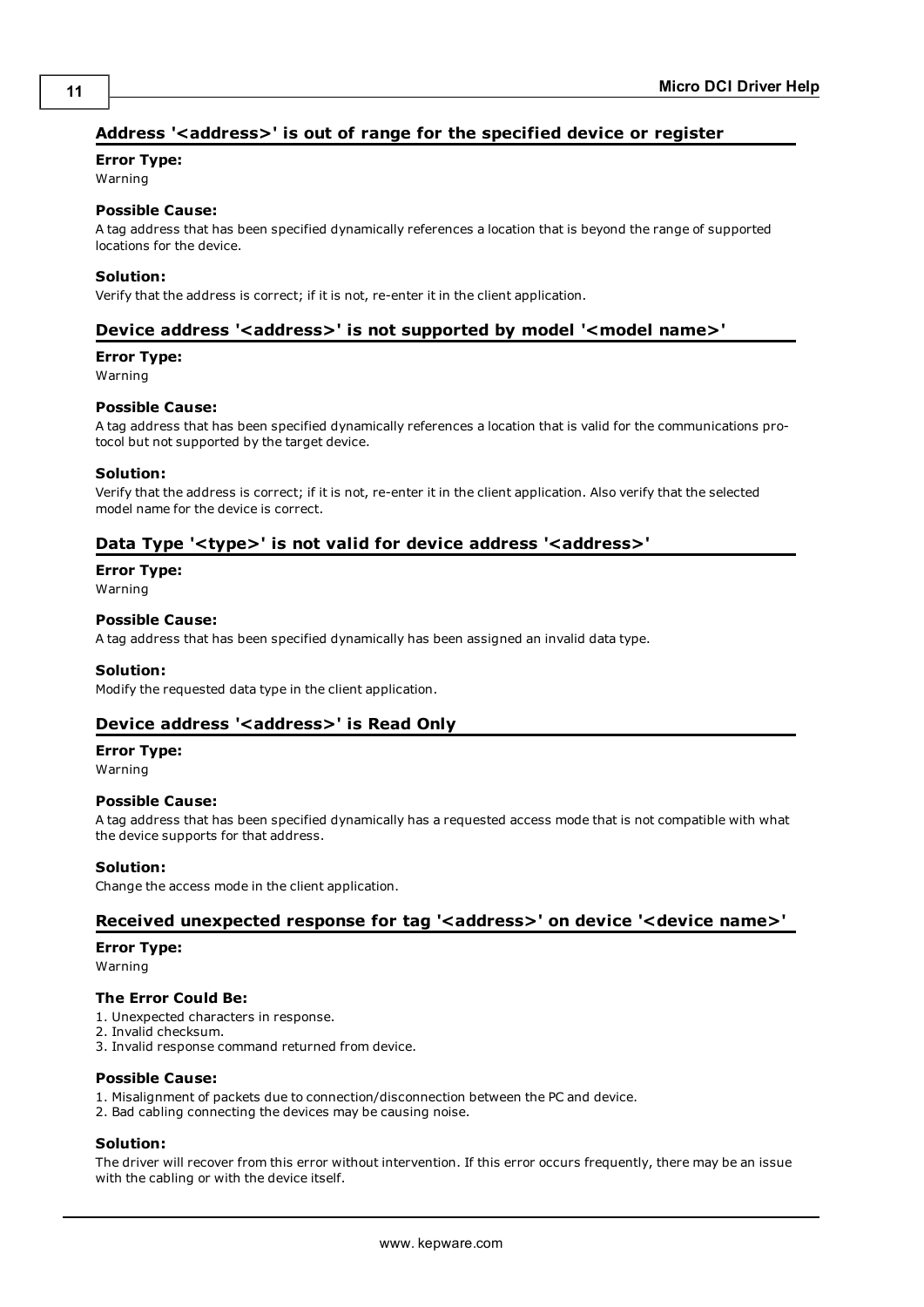# <span id="page-11-0"></span>**Serial Communications**

The following error/warning messages may be generated. Click on the link for a description of the message.

#### **Serial Communications**

**[COMn](#page-11-1) [does](#page-11-1) [not](#page-11-1) [exist](#page-11-1) [Error](#page-11-2) [opening](#page-11-2) [COMn](#page-11-2) [COMn](#page-11-3) [is](#page-11-3) [in](#page-11-3) [use](#page-11-3) [by](#page-11-3) [another](#page-11-3) [application](#page-11-3) [Unable](#page-11-4) [to](#page-11-4) [set](#page-11-4) [comm](#page-11-4) [parameters](#page-11-4) [on](#page-11-4) [COMn](#page-11-4) [Communications](#page-11-5) [error](#page-11-5) [on](#page-11-5) ['<channel](#page-11-5) [name>'](#page-11-5) [\[<error](#page-11-5) [mask>\]](#page-11-5)**

### <span id="page-11-1"></span>**COMn does not exist**

**Error Type:** Fatal

#### **Possible Cause:**

The specified COM port is not present on the target computer.

#### **Solution:**

<span id="page-11-2"></span>Verify that the proper COM port has been selected in the Channel Properties.

#### **Error opening COMn**

**Error Type:**

Fatal

#### **Possible Cause:**

The specified COM port could not be opened due to an internal hardware or software problem on the target computer.

#### **Solution:**

<span id="page-11-3"></span>Verify that the COM port is functional and may be accessed by other Windows applications.

#### **COMn is in use by another application**

**Error Type:**

# Fatal

## **Possible Cause:**

The serial port assigned to a device is being used by another application.

#### **Solution:**

<span id="page-11-4"></span>Verify that the correct port has been assigned to the channel.

#### **Unable to set comm parameters on COMn**

# **Error Type:**

Fatal

#### **Possible Cause:**

The serial parameters for the specified COM port are not valid.

### **Solution:**

<span id="page-11-5"></span>Verify the serial parameters and make any necessary changes.

#### **Communications error on '<channel name>' [<error mask>]**

#### **Error Type:**

Serious

#### **Error Mask Definitions:**

<span id="page-11-6"></span>**B** = Hardware break detected.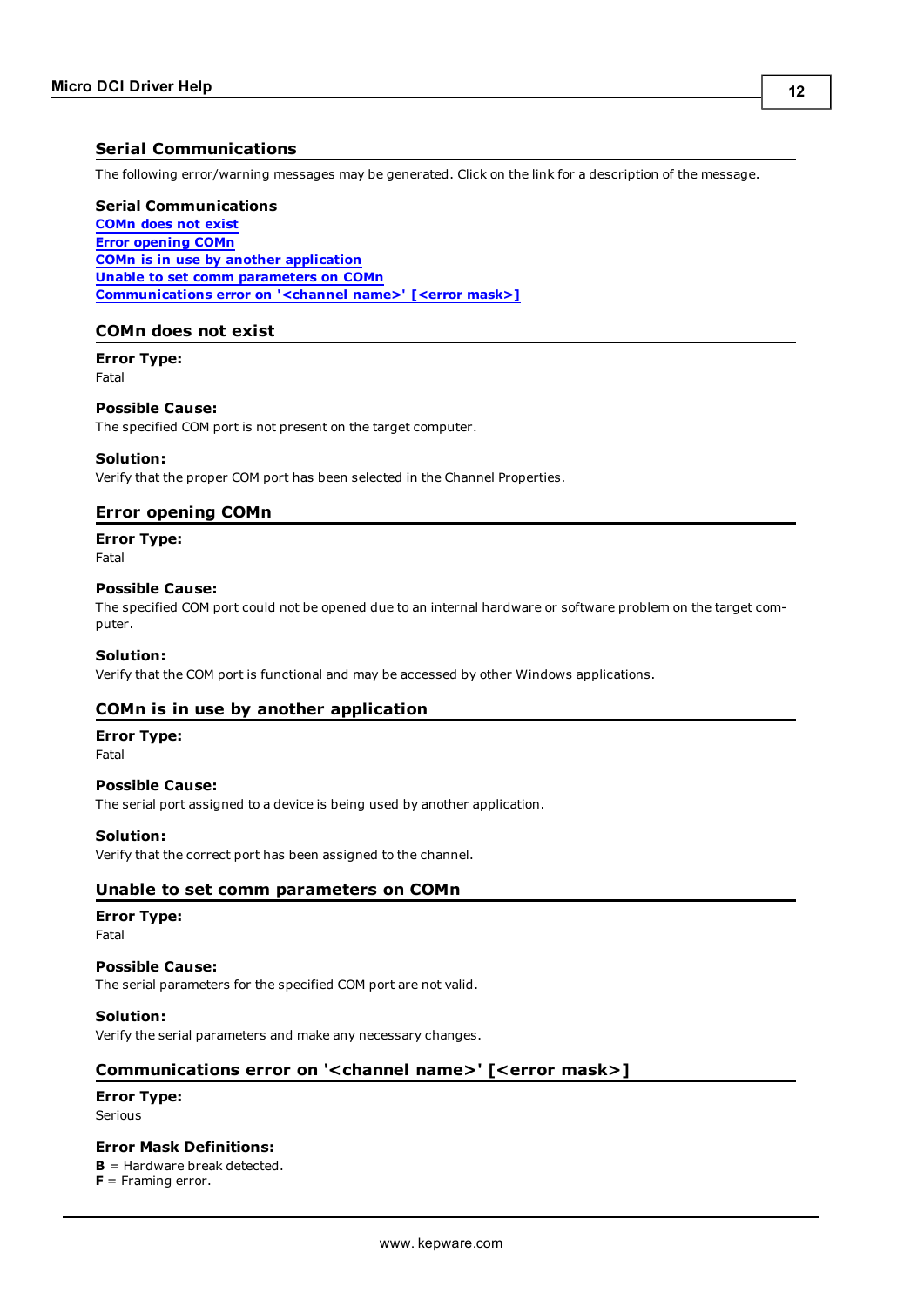- <span id="page-12-5"></span> $E = I/O$  error.
- **O** = Character buffer overrun.
- <span id="page-12-6"></span>**R** = RX buffer overrun.
- **P** = Received byte parity error.
- **T** = TX buffer full.

#### **Possible Cause:**

- 1. The serial connection between the device and the Host PC is bad.
- 2. The communication parameters for the serial connection are incorrect.

#### **Solution:**

- 1. Verify the cabling between the PC and the device.
- <span id="page-12-0"></span>2. Verify that the specified communication parameters match those of the device.

### **Device Status Messages**

The following error/warning messages may be generated. Click on the link for a description of the message.

#### **Device Status Messages**

**[Device](#page-12-1) ['<device](#page-12-1) [name>'](#page-12-1) [is](#page-12-1) [not](#page-12-1) [responding](#page-12-1) [Unable](#page-12-2) [to](#page-12-2) [write](#page-12-2) [to](#page-12-2) ['<address>'](#page-12-2) [on](#page-12-2) [device](#page-12-2) ['<device](#page-12-2) [name>'](#page-12-2)**

### <span id="page-12-1"></span>**Device '<device name>' is not responding**

#### **Error Type:**

Serious

#### **Possible Cause:**

- 1. The serial connection between the device and the Host PC is broken.
- 2. The communication parameters for the serial connection are incorrect.
- 3. The named device may have been assigned an incorrect Network ID.

4. The response from the device took longer to receive than the amount of time specified in the "Request Timeout" device setting.

#### **Solution:**

- 1. Verify the cabling between the PC and the device.
- 2. Verify that the specified communication parameters match those of the device.
- 3. Verify that the Network ID given to the named device matches that of the actual device.
- <span id="page-12-2"></span>4. Increase the Request Timeout setting so that the entire response can be handled.

#### Unable to write to '<address>' on device '<device name>'

#### **Error Type:**

Serious

#### **Possible Cause:**

- 1. The serial connection between the device and the Host PC is broken.
- 2. The communication parameters for the serial connection are incorrect.
- 3. The named device may have been assigned an incorrect Network ID.

#### **Solution:**

- 1. Verify the cabling between the PC and the device.
- 2. Verify that the specified communication parameters match those of the device.
- <span id="page-12-3"></span>3. Verify that the Network ID given to the named device matches that of the actual device.

# **Device Specific Messages**

The following error/warning messages may be generated. Click on the link for a description of the message.

### **Device Specific Messages**

<span id="page-12-4"></span>**[Bad](#page-12-4) [address](#page-12-4) [in](#page-12-4) [block](#page-12-4) [\[<start](#page-12-4) [address>](#page-12-4) [to](#page-12-4) [<end](#page-12-4) [address>\]](#page-12-4) [on](#page-12-4) [device](#page-12-4) ['<device](#page-12-4) [name>'](#page-12-4)**

# **Bad address in block [<start address> to <end address>] on device '<device name>'**

#### **Error Type:**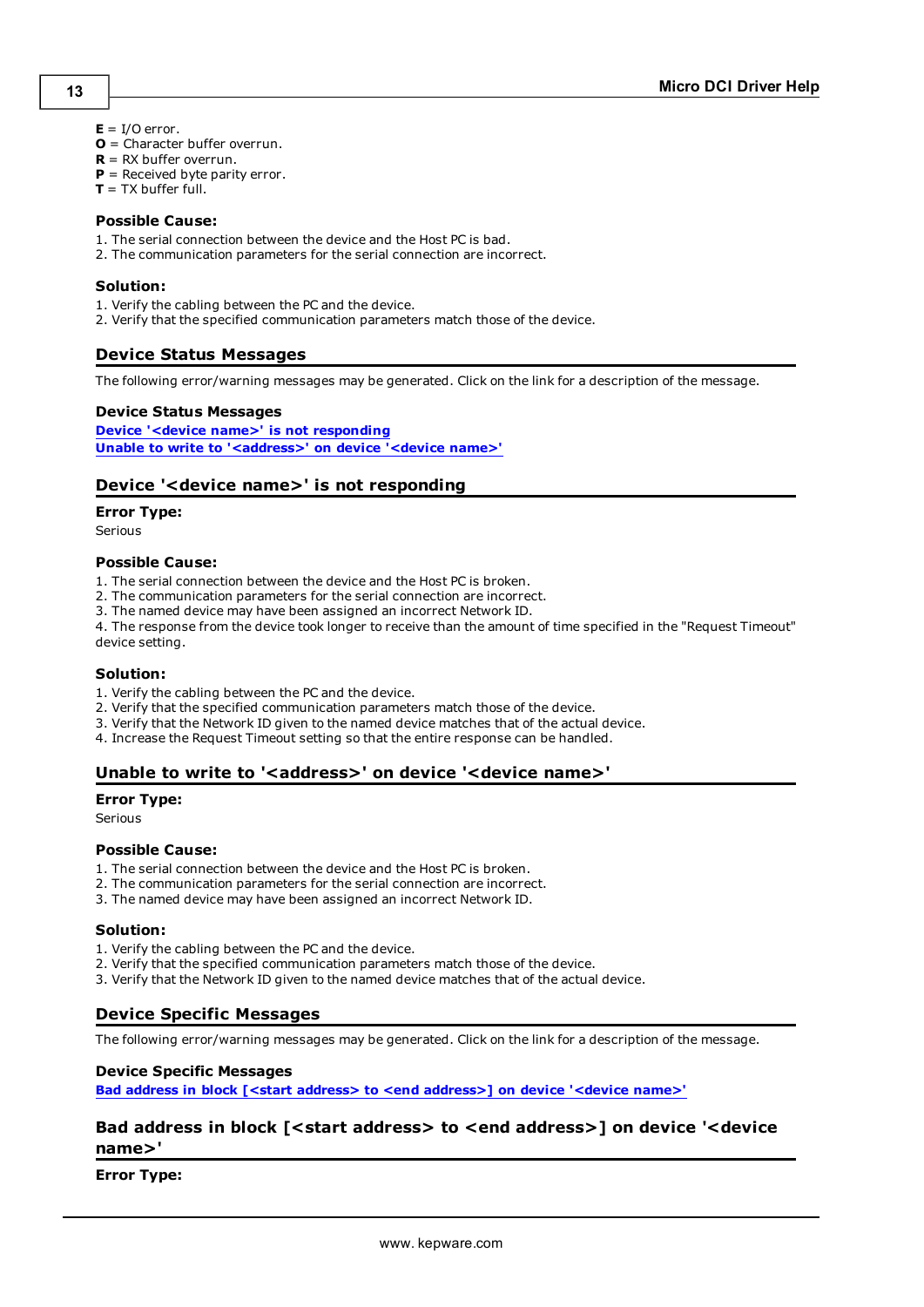Serious

### **Possible Cause:**

An attempt has been made to reference a nonexistent location in the specified device.

### **Solution:**

Verify the tags assigned to addresses in the specified range on the device and eliminate ones that reference invalid locations.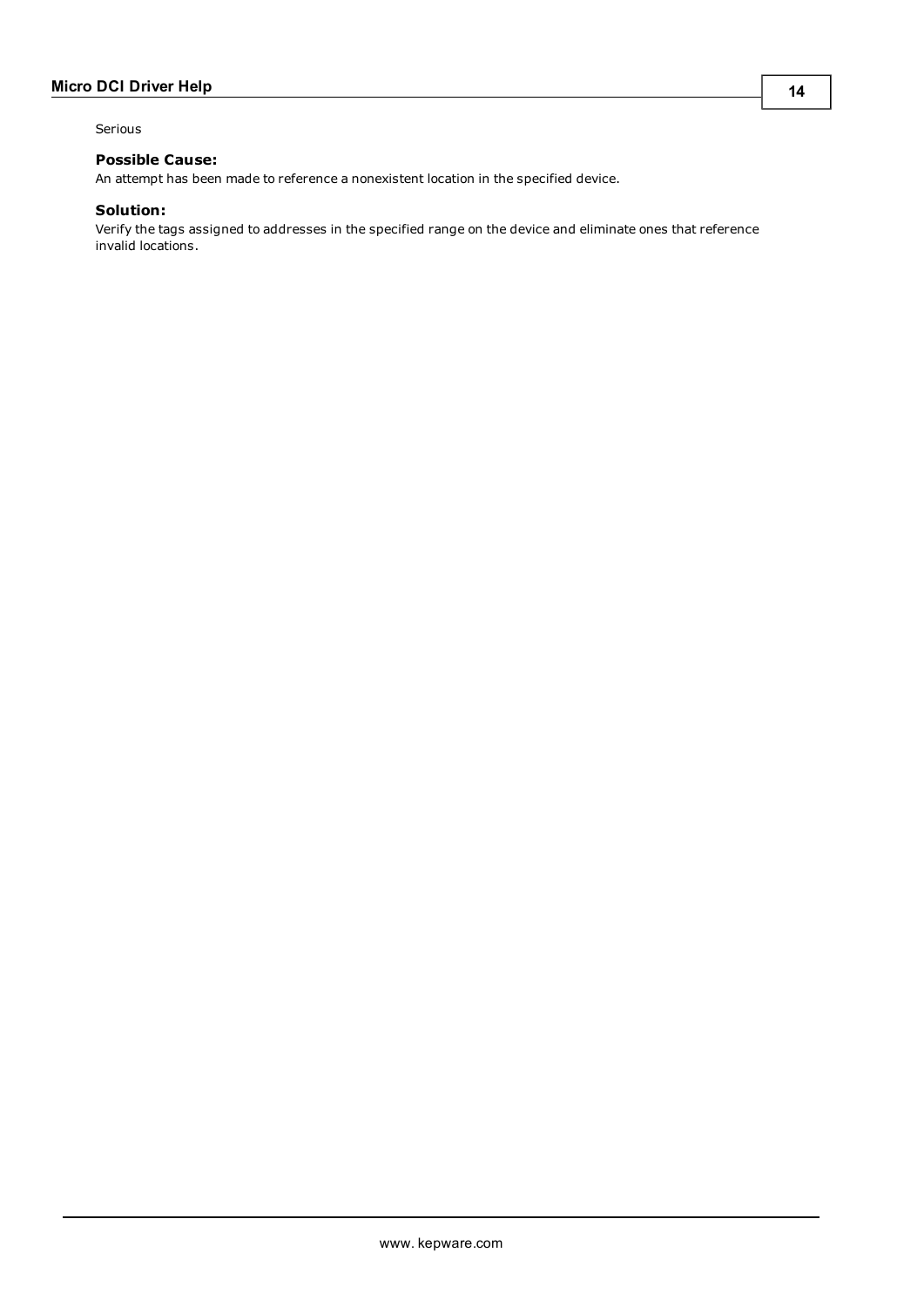# <span id="page-14-0"></span>**Index**

# **5**

# **A**

# **B**

| Bad address in block [ <start address=""> to <end address="">] on device '<device name="">' 13</device></end></start> |  |
|-----------------------------------------------------------------------------------------------------------------------|--|
|                                                                                                                       |  |

# **C**

# **D**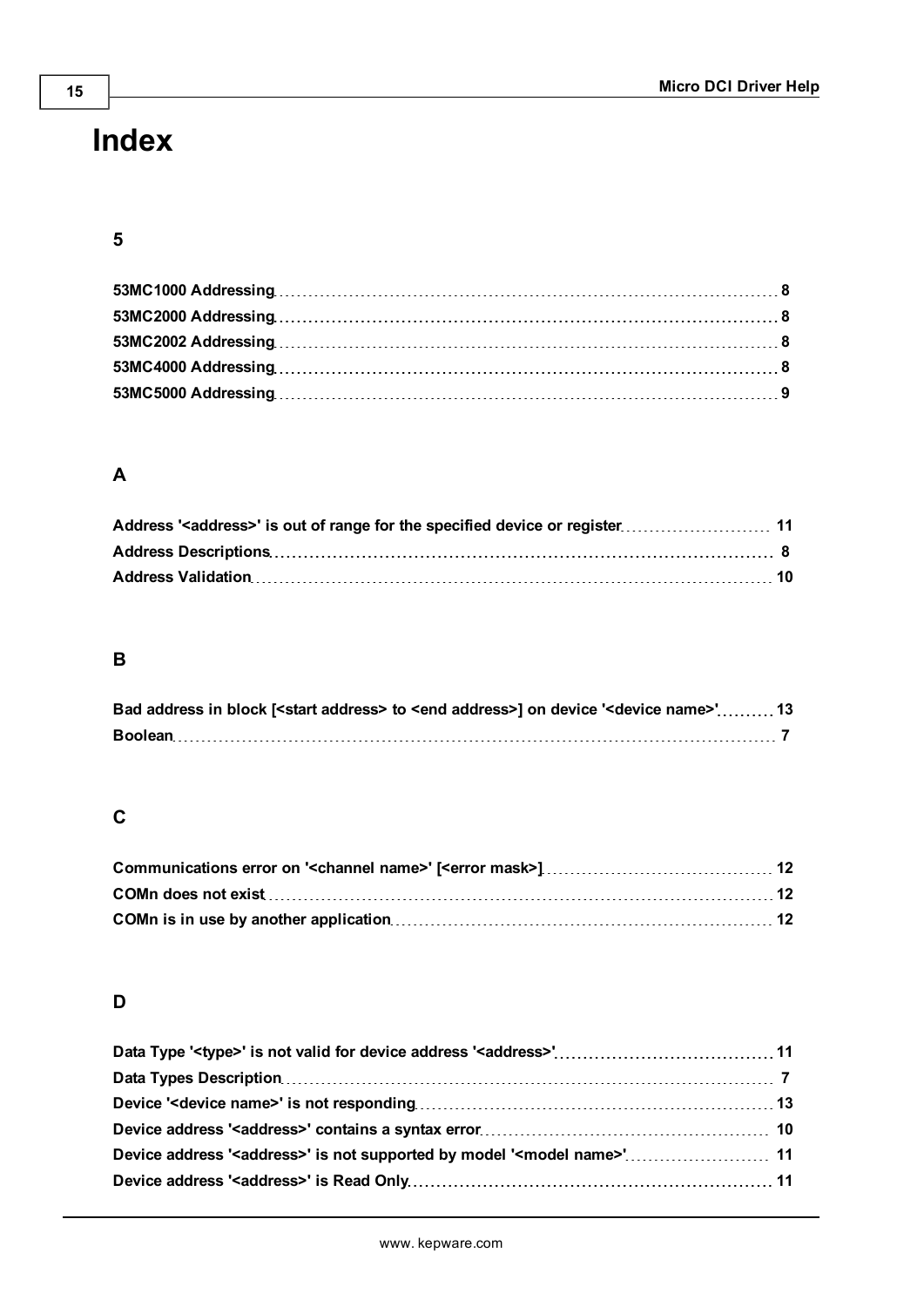# **E**

# **F**

# **M**

# **N**

# **O**

# **P**

|--|